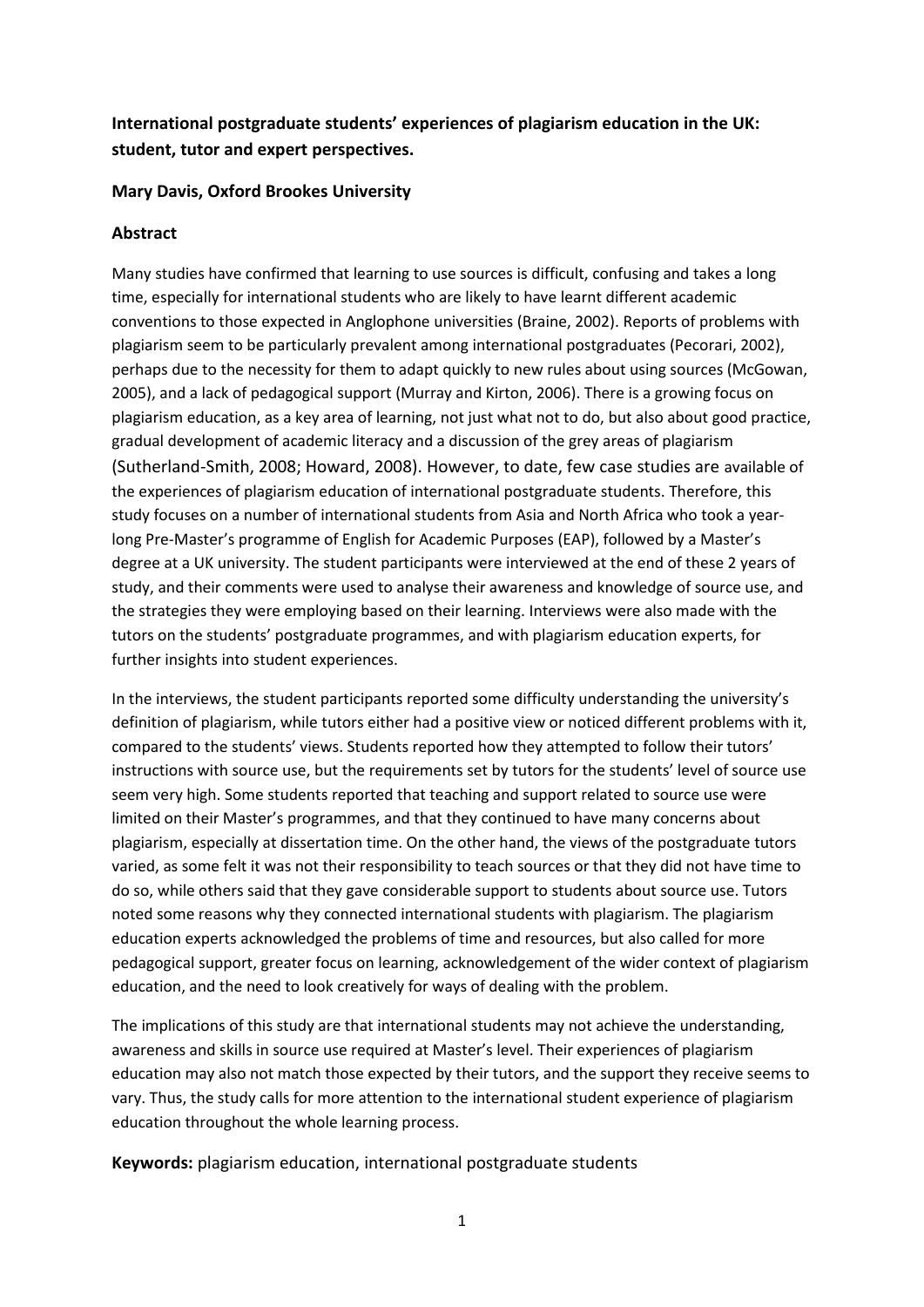#### **Introduction**

Many studies have confirmed that learning to use sources is difficult, confusing and takes a long time, especially for international students, who are likely to have learnt different academic conventions to those expected in Anglophone universities (Braine, 2002). Problems with plagiarism seem to be particularly prevalent among international postgraduates (Pecorari, 2002) perhaps due to the necessity to adapt quickly to new rules about using sources (McGowan, 2005), and a lack of pedagogical support (Murray and Kirton, 2006). In addition, there is also the perception that international students both plagiarise more, and are more likely to be caught (Bennett, 2005). This seems to be particularly the case when the student's discourse style changes to one with a more expert or native-like fluency (Bull et al, 2001).

In this context of problems with plagiarism and international students, Carroll (2007) has drawn attention to the effectiveness of a much more holistic approach to plagiarism, to get away from a 'catch and punish' response. This approach can be seen as plagiarism education, in which there is a focus on learning, not just what not to do, but also about good practice, gradual development of academic literacy and a discussion of the grey areas of plagiarism (Sutherland-Smith, 2008; Howard, 2008). Research by Pecorari (2003; 2006; 2008) has drawn attention to the complexity of plagiarism, and the fact that it is subject to a wide range of factors that influence international students' ability, such as their linguistic level, educational background, understanding of conventions and confidence with academic literacy. Howard (2008) calls for the pluralising of plagiarism to enable it to become an issue of debate and engagement, rather than an application of university regulations. Other researchers call for a pedagogical approach to plagiarism to be embedded in the curriculum (Eodice, 2008).

As can be seen, a growing body of research is emerging to support the need for plagiarism education. However, as it is a fairly new area of research and practice, to date, few case studies are available of the experiences of plagiarism education of international postgraduate students. Therefore, this study aims to explore the experiences and perceptions of a group of international postgraduate students at a UK university. For further insights, the study also aims to compare and contextualise their views with those of their tutors, and a number of experts in plagiarism education.

### **Methodology**

The eight student participants in this study were from China, Japan, Sri Lanka and Algeria and took a Pre-Master's programme of English for Academic Purposes (EAP) followed by a Master's degree in business, technology or social science at a UK university. This paper will focus on the interview data at the end of the Master's degree when the student participants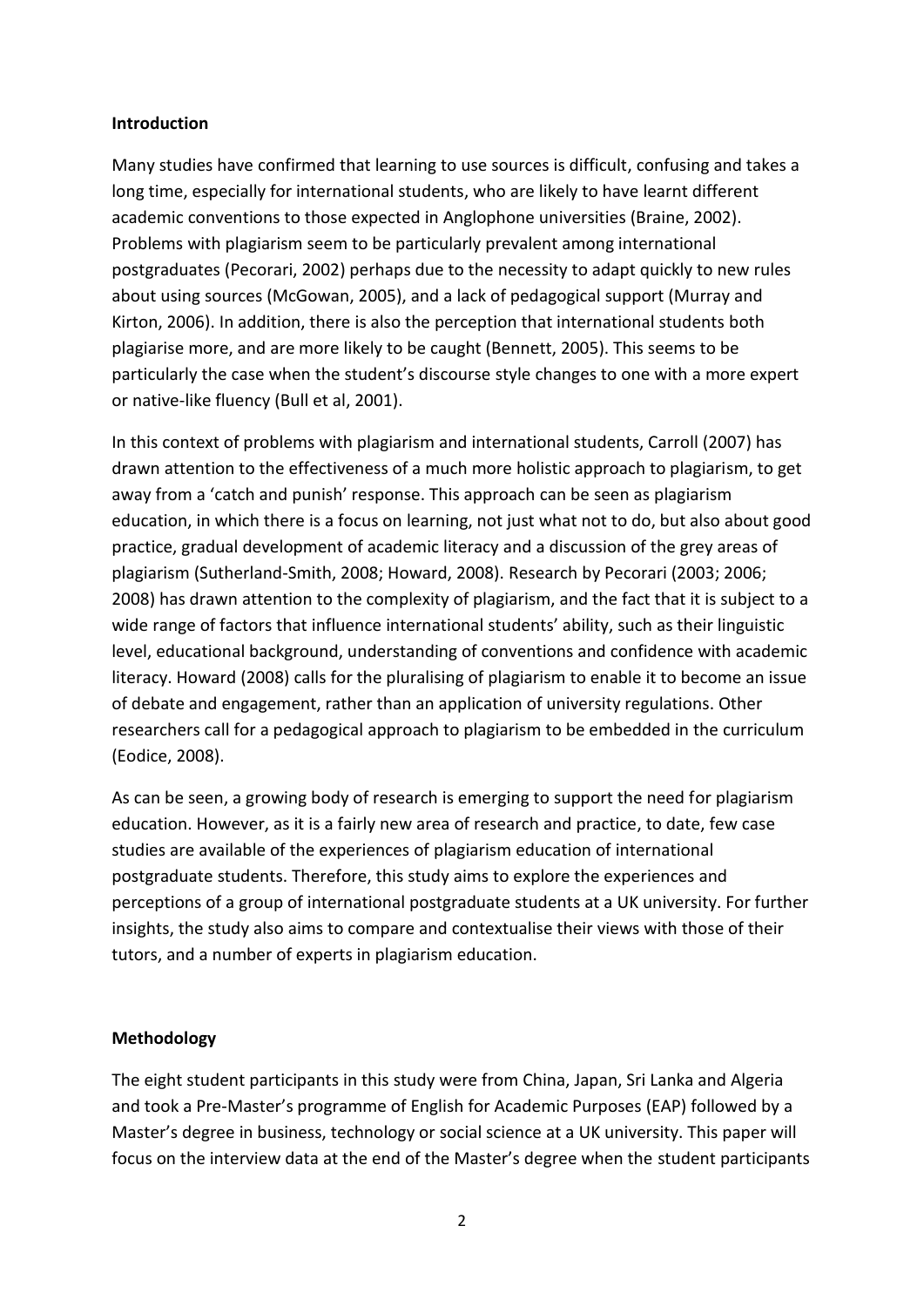were preparing their dissertations. Interviews were also made with eight tutors on the participants' Master's programmes. Extracts from both student and tutor participant interviews will be analysed related to the following four areas: perceptions of the university definition on plagiarism; tutor requirements related to source use; perceptions of learning and teaching related to plagiarism education; and associations between international students and plagiarism. For anonymity of participants, students will be referred to as S1- S8 and postgraduate tutors as PG1-8. In addition to the student and tutor data, extracts from interviews with four experts in plagiarism education will be used to gain a broader view of current issues. The experts were chosen based on their prolific, prominent and globalreaching research into plagiarism education. These participants agreed to be named in this study: they are Jude Carroll from Oxford Brookes University in the UK, Diane Pecorari from Mälardalen University, Sweden, Rebecca Moore Howard from Syracuse University, USA and Wendy Sutherland-Smith from Deakin University, Australia.

#### **Findings**

# **1. Perceptions of university policy**

The definition provided by the university in student programme guides is 'Plagiarism - taking or using another person's thoughts, writings or inventions as your own' (Oxford Brookes University, 2011). In their responses, students indicated that this definition was not very clear to them.

S1: It didn't mention …what exactly is the plagiarism but it said it's using another's thoughts, actually we do it, in our study, we always [use] people's knowledge, so maybe [it] should write 'you should always reference the authors when you [use] their words'.

S2: This is not really a good definition because when you [write] something, you should take or use another's sorts of information or writings, but you have to mention who [has] written this and put the full reference.

S3: Maybe it should add something more… like 'without citation' and mention where is the source from.

S5: I don't think it's clear because if I make clear citation or reference, so it's not taking or using another person's ideas, the statement of this definition is not plagiarism.

S7: So every single report or you know, dissertation or essay, must be based on the other people's writing or thoughts so if someone says like this, 'taking or using another person's thoughts, we can't', this means we can't use other person's thoughts, but we have to use [them].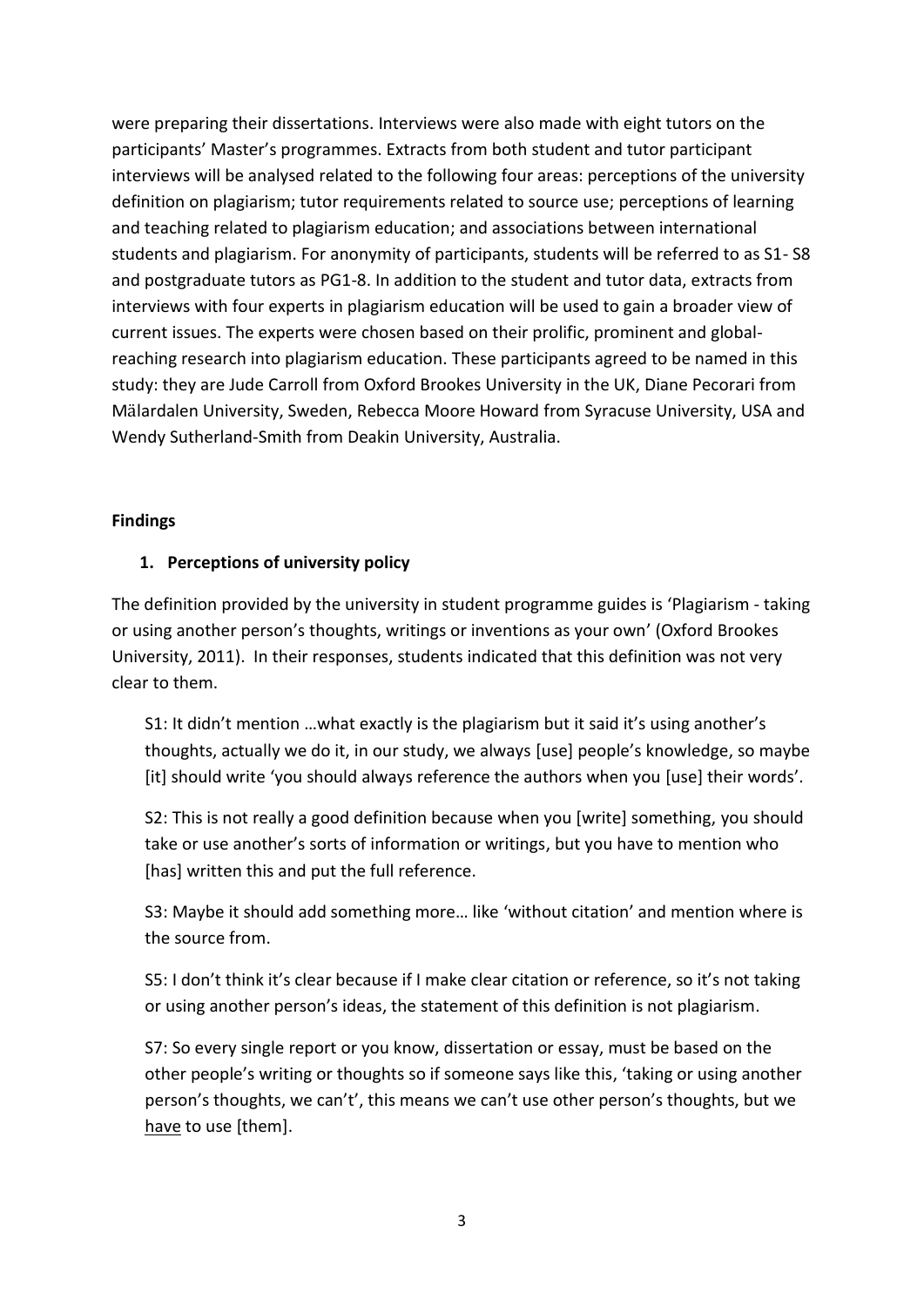For students, it seems that they expected the definition to say that plagiarism was taking sources 'without citation'. They did not comment about 'as your own' and seem to have overlooked or not to have understood this part of the definition. Several students interpreted this definition to mean that they could not use sources, which indicates a significant problem with the wording of the definition for non-native speaker students. The definition seemed to be presenting them with a dilemma as they knew they had to use sources, but this definition appeared to them to be banning their use.

In great contrast, some of the tutors responded with positive views:

T1: It's quite simple and it gets through the issue that it's actually perceivable as your own view. I guess it helps to pick up those people who have just cut and pasted and put it in as their own work.

T3: I have never really thought about it. I quite like it, it is a nice simple one, that covers the range of things that people may think about as plagiarism.

T4: That seems right to me.

These views from tutors indicate that their perception was that the definition was 'simple' and 'right', while none of the student participants saw it in this way. However, some tutors did take issue with the definition and point out some problems with it, such as aspects they felt were missing:

T1: I don't think it entirely captures everything, because I think when you think about what is happening on there, I think there is a suggestion that something is morally wrong, which is often what lies behind everybody's tension about the whole idea of plagiarism is that there is an intention to do something This is a sanitized version of plagiarism, because plagiarism, as I would understand, a dictionary definition of it would be something where there was a conscious intent or conscious knowledge of what one was doing.

T2: I think there needs to be a distinguishing between deliberate and non-deliberate, accidental plagiarism.

T5: There would need to be examples given to follow on from that.

T7: Do you know what, something that stands out for me, and it's never ever made me realise it, that it's got 'another person's', as if taking from a group's 'thoughts, writings and inventions' isn't so much of an issue.

Thus, tutors highlighted the need for the definition to take in the factors of group authors, the intention to plagiarise and some examples to explain it. However, none of the tutors suggested including 'without citation', as the students did. One word in the definition was picked out by the tutors, which was 'inventions':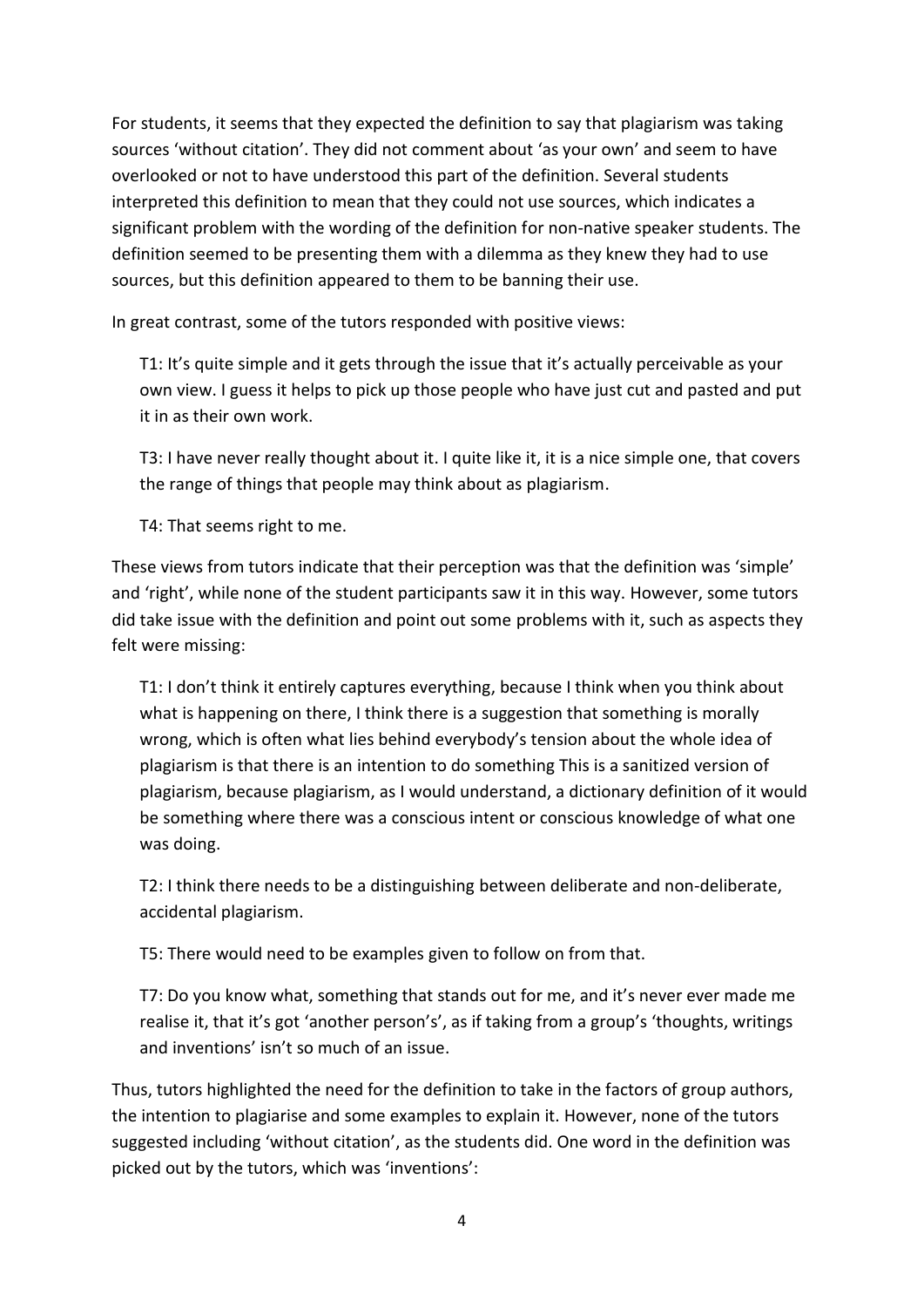T1: The use of the word 'inventions' is obviously difficult…, because we are not in an environment where we are using inventions.

T2: International students may question 'inventions'.

T5: [international students] might find 'inventions' a little bit, 'what does inventions mean?'

T7: I think for students… working in sciences or technology, they would understand 'inventions', but would a business school student understand inventions?

Thus, some tutors were concerned about the word 'inventions' because they felt it did not fit the disciplinary environment for business and that international students would not understand it. In fact, some international students also commented that they were unclear about it.

S3: What's the meaning about 'inventions'?

S7: 'Inventions'? Not as clear as 'thoughts and writings'.

The use of the word 'inventions' in the definition thus provoked some concern for both students and tutors, but it seemed more important for the tutors, who tended to examine the definition word by word.

Overall, the concerns of students and tutors regarding the university's plagiarism definition seem to be clearly different. The students were concerned with the dilemma posed by the definition about having to use sources and not being allowed to, and thought 'without citation' needed to be added. Some tutors were happy with the definition, others analysed it linguistically and thought other terms needed to be added such as a group author and the writer's intention, and to change the word 'invention'.

University definitions of plagiarism are clearly important for students' understanding. However, as one of the expert interviewees, Wendy Sutherland-Smith, argues, plagiarism education is about promoting learning beyond regulations:

One of the biggest challenges is the need to reclaim the area of plagiarism education in terms of teaching and learning, and take back that turf in the area of learning and teaching, so to move it out of punitive, punishing wrongdoers, that whole sort of find and catch, detect and punish, carrot and stick kind of thing and take it back to - so what are the students going to learn from this?

In this way, Wendy Sutherland-Smith highlights the need to move away from what students should not do, and look more at what they should do. The next section will focus on what tutors required students to do with sources.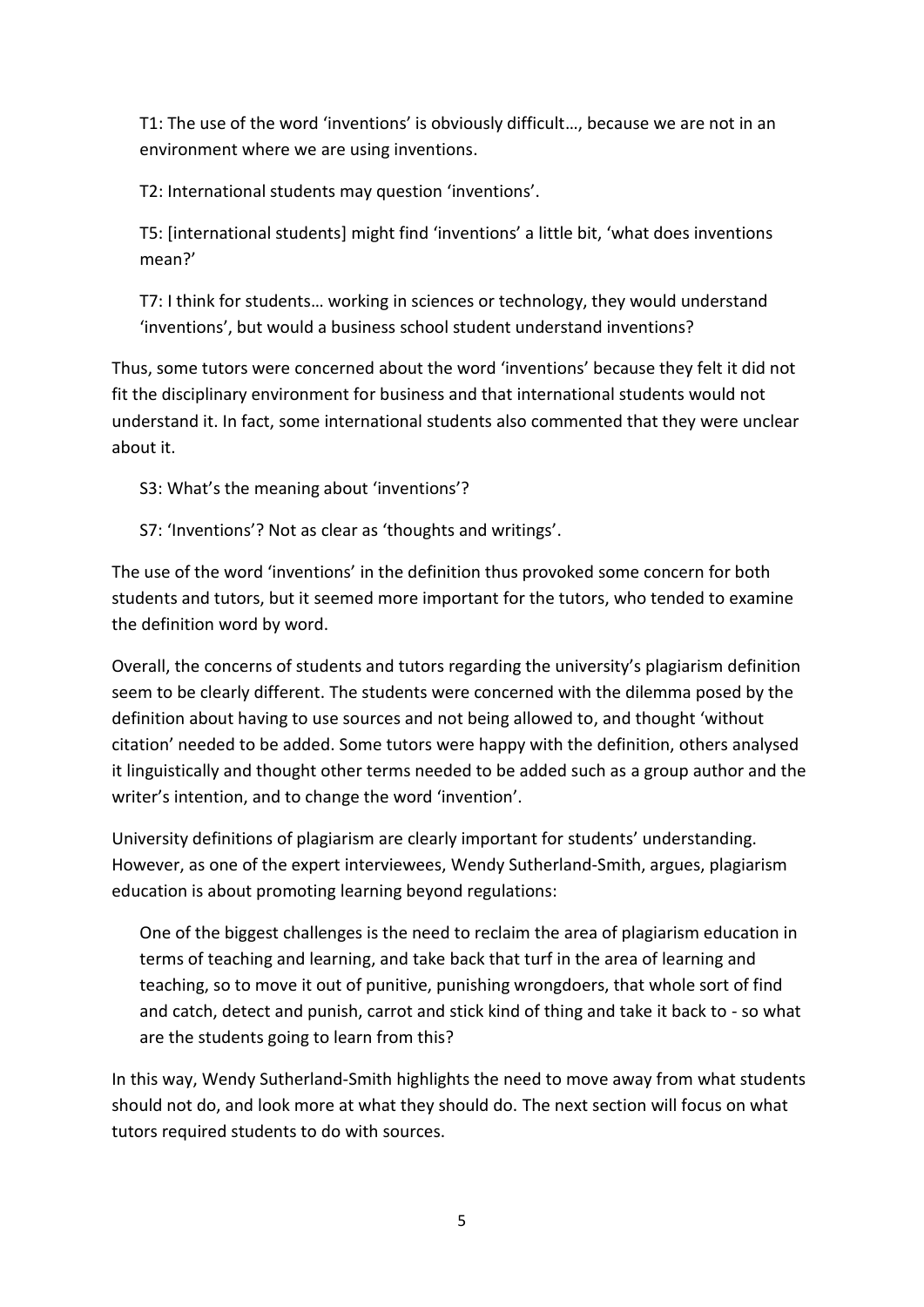#### **2. Tutor requirements related to students' source use**

The student participants pointed out some of the approaches to source use that their tutors required them to take:

S2: The tutor of this module said he didn't like quotation…he said quotation is not really good, so. He said 'just if you really want to say something from this book, you just try to use your own words, so try not to use quotation', so I didn't use.

S4: My supervisor required me to do this, to use journal articles as my main source, so I use journal articles as my major source.

S8: I printed some of journals like that and then I showed them to my tutor, and asked if it was OK to use them, were they credible.

These responses indicate that students tried to follow their tutor's advice and requirements, including their individual preferences, such as 'he didn't like quotation…so I didn't use'. At the same time, the tutor participants were asked about their expectations of the level of source use for students on the programmes:

T1: We want them to critically evaluate the information they find. To debate issues, and as they progress through the programme, to increase that ability to debate so that when they get to something like the dissertation, they are comfortable with the issue of debating, especially in the literature review, so within that debating, we will be comparing, contrasting different perspectives that writers will have in relation to a theory, a model, about how an organisation has been successful or perhaps why an organisation has failed. Not everyone may agree on those things. So linked also into that is the ability to synthesise information from that pool of resources that they've looked at.

T5: Our overall expectation at Master's level obviously is that students are using the sources effectively, not copying and pasting these sources in, but using them to develop and build arguments.

T3: We expect them to use the Harvard referencing system pretty much perfectly, so we pretty much expect that the moment they submit their first proper assessed bit of coursework that they can use the referencing system correctly, that means the whole shebang so if they have made quotes, that they are in quotation marks with page numbers, that references at the end are properly formatted.

These comments indicate that the tutors' expectations of students' ability were very high. They considered students should be able to build their own arguments, use the referencing system perfectly, engage in critical evaluation and debate, and to select and synthesise information. On the demands for international students to use sources at this level, Rebecca Moore Howard gave the following view: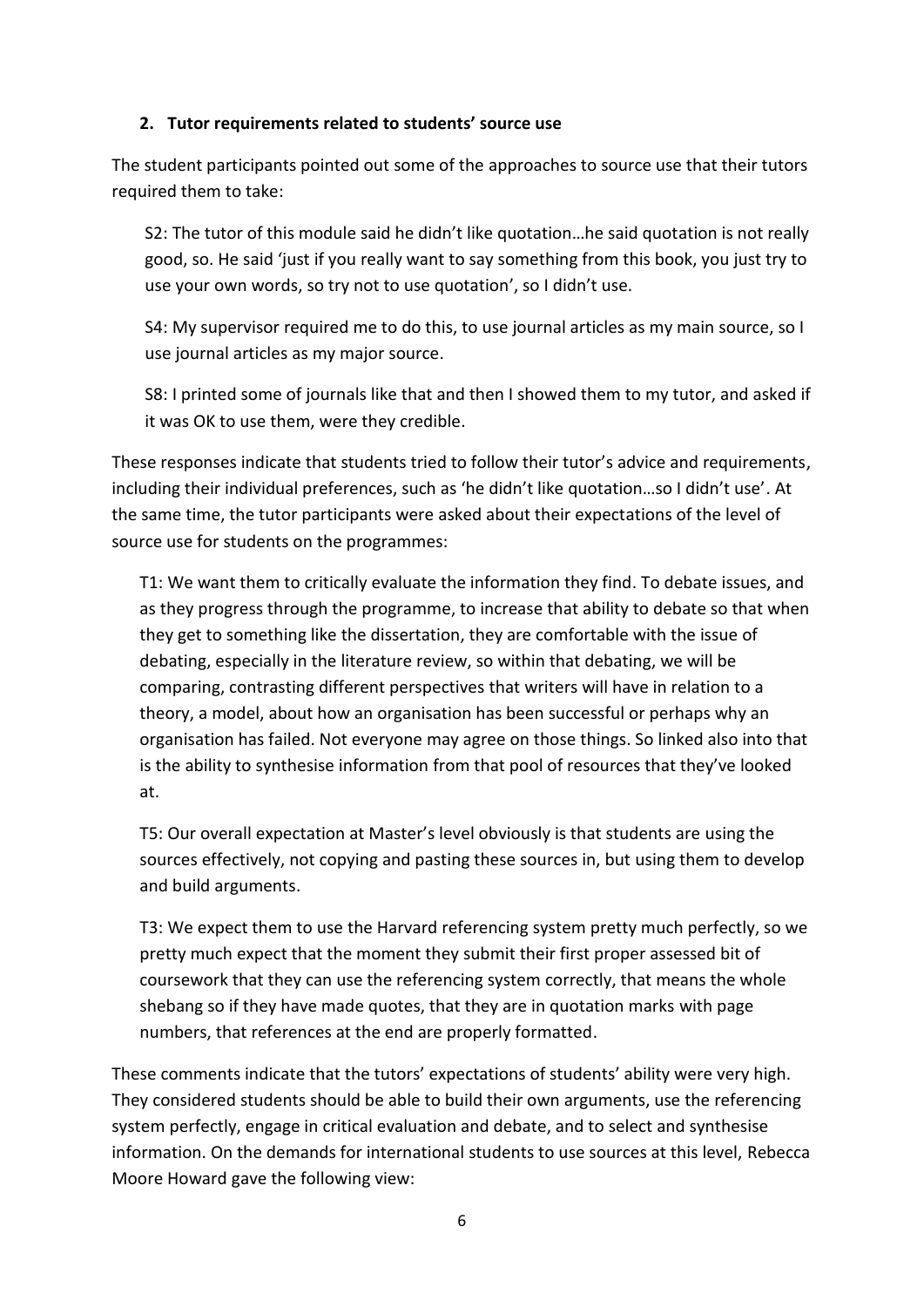First of all, what we are asking international students to do is ridiculous, it's not possible. Unless there is some way to sort of inject vocabulary into international students, you know, it is not a question of them just knowing the rules, but it is a question of them acquiring the facility with English to allow them to do anything but cut and paste and patchwrite.

Thus, Rebecca Moore Howard's very strong argument makes clear that the requirement to use sources in sophisticated ways is unrealistic, due to the lack of vocabulary of non-native speaker international students. The next section goes on to examine the learning and teaching experiences of students and tutors more generally.

### **3. Perceptions of learning and teaching within plagiarism education**

With regard to the teaching context of plagiarism education, tutors were asked how they taught students about source use and avoiding plagiarism.

T3: We do work during the induction, we do work with the Academic Conduct Officer in the first week of the course, and on one of the modules we do a formative assessment where they get to practise and we correct that.

T5: That's partly done in our induction and partly done in our early Personal Development Planning module as well, and reference guide, Harvard reference guide.

T6: They get a little bit on induction but then we have the research methods module whose sole purpose is to support them through the dissertation process, through the research process. They also take Personal Development and Leadership, in semester 1. That's really focusing on academic literacies and academic inquiry skills.

In these comments, tutors highlight the induction week as key input for plagiarism education, and mention other instruction: in the personal development module and research methods module, and in formative assessment, as well as the reference guide. Therefore, the tutors' view seems to be that a considerable amount of input is provided. However, the student perceptions of the plagiarism education available were very different.

S5: When you start your Master's degree, nobody [tells] you anything about plagiarism. Well we've got one session about this, but it's in the main theatre, and nobody really cares about this, so some people are sleeping. I mean, they're gonna tell you about plagiarism and referencing once or twice but that's it, they're gonna move on.

S6: In the first semester they gave us like a guideline about the issues about paraphrasing, especially about the issues about how to cite and how to write your bibliography, especially this one, they emphasise a lot on this one, just how it needs to be. We had a kind of workshop on that, maybe once, twice. The second semester, we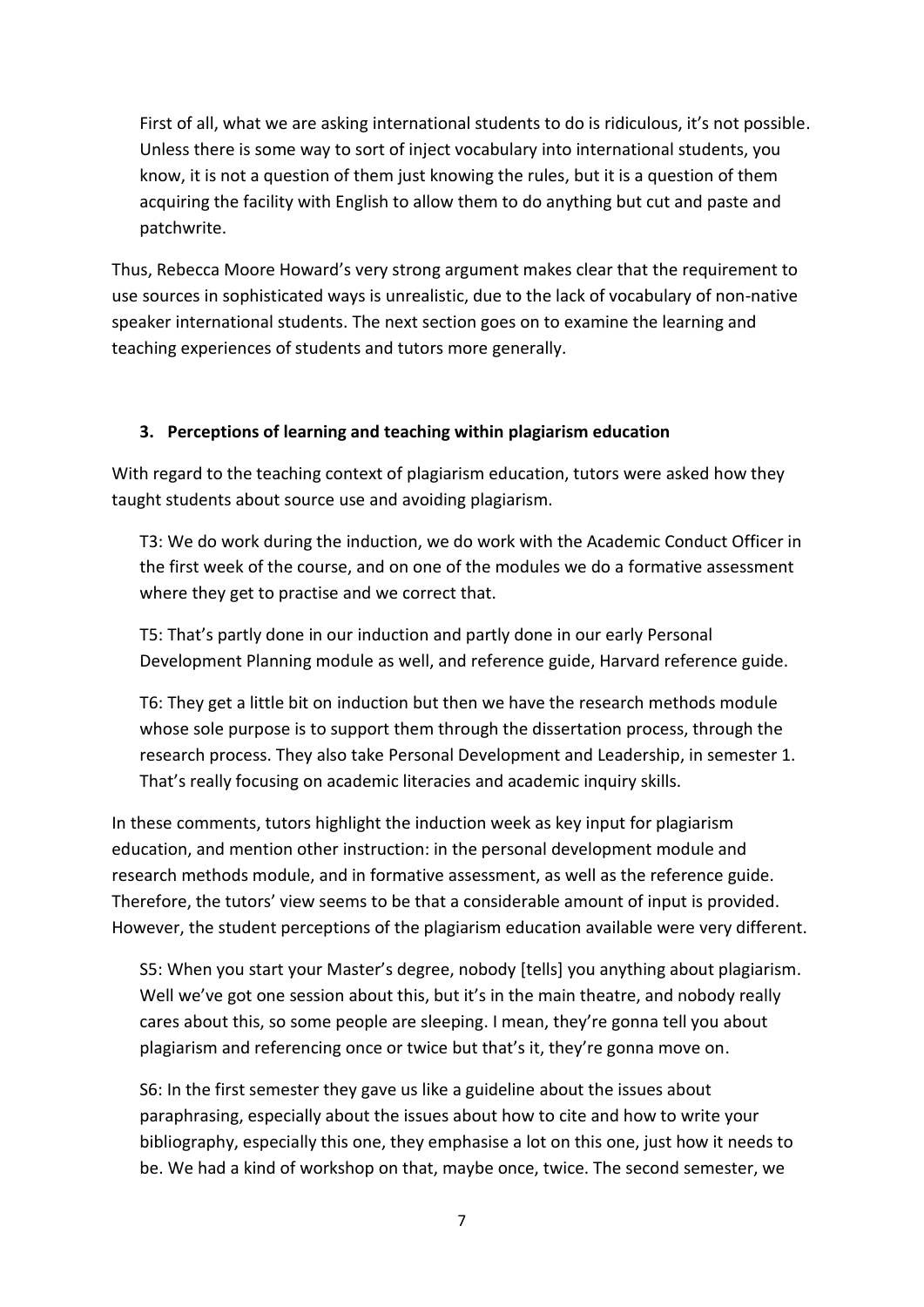are expected to do these things more properly, to use the guidelines much more properly, they are not going to tell you how again, basically I mean, you are supposed to know.

It seems that students felt they received very little instruction or advice about plagiarism on their Master's programmes, and after the initial induction and some training, they felt they were 'supposed to know'.

In terms of actual teaching and support, some tutors thought plagiarism education was going on elsewhere, that they did not have time or needed to focus on subject content, rather than teaching the skill of using sources:

T4: They do that in semester 1 and in that they are taught all of those sorts of things, you know, they are taught how to cite, how to quote and so on, and actually how to find literature and sources. So I simply say, 'Right, that is what you have been taught, this is what you must do'.

Thus, T4 considers that plagiarism education takes place before they teach the student, at an early stage of Master's course, and therefore, by their reasoning, is not the tutor's responsibility. On the other hand, T7 believed plagiarism education to be important, but gave another reason not to teach it:

T7: This won't be a surprise to any academic, but we just don't have that time to sit and have that time with students, and when you do, it's so great for you because you see that kind of excitement and understanding, and things all slotting into place, their studies start to make sense and that is so important. To me, formative feedback is the most important thing, but it's also the hardest thing to do, because you just don't have the time to do it, it isn't scheduled.

It seems T7 would like to provide support, but drew attention to the lack of time as the major issue for tutors not giving support with plagiarism education. Some tutors clearly did not want to provide support:

T1: Some students will try, and get completely lost in trying to paraphrase, because they then run into grammatical structure issues and then you'll, as a marker, you are trying to read through this, and I just don't understand what this paragraph indicates and recently, I've said 'I think you need to go to Brookes International.<sup>1</sup>

T2: It is not part of the normal module leader's role to say 'We are now going to tell you about sourcing and referencing', you know, because we've got stuff to teach. How much there is on sourcing and so on, I wouldn't like to say, nor when it appears in the syllabus.

**<sup>.</sup>**  $1$  Name of the university's English for Academic Purposes department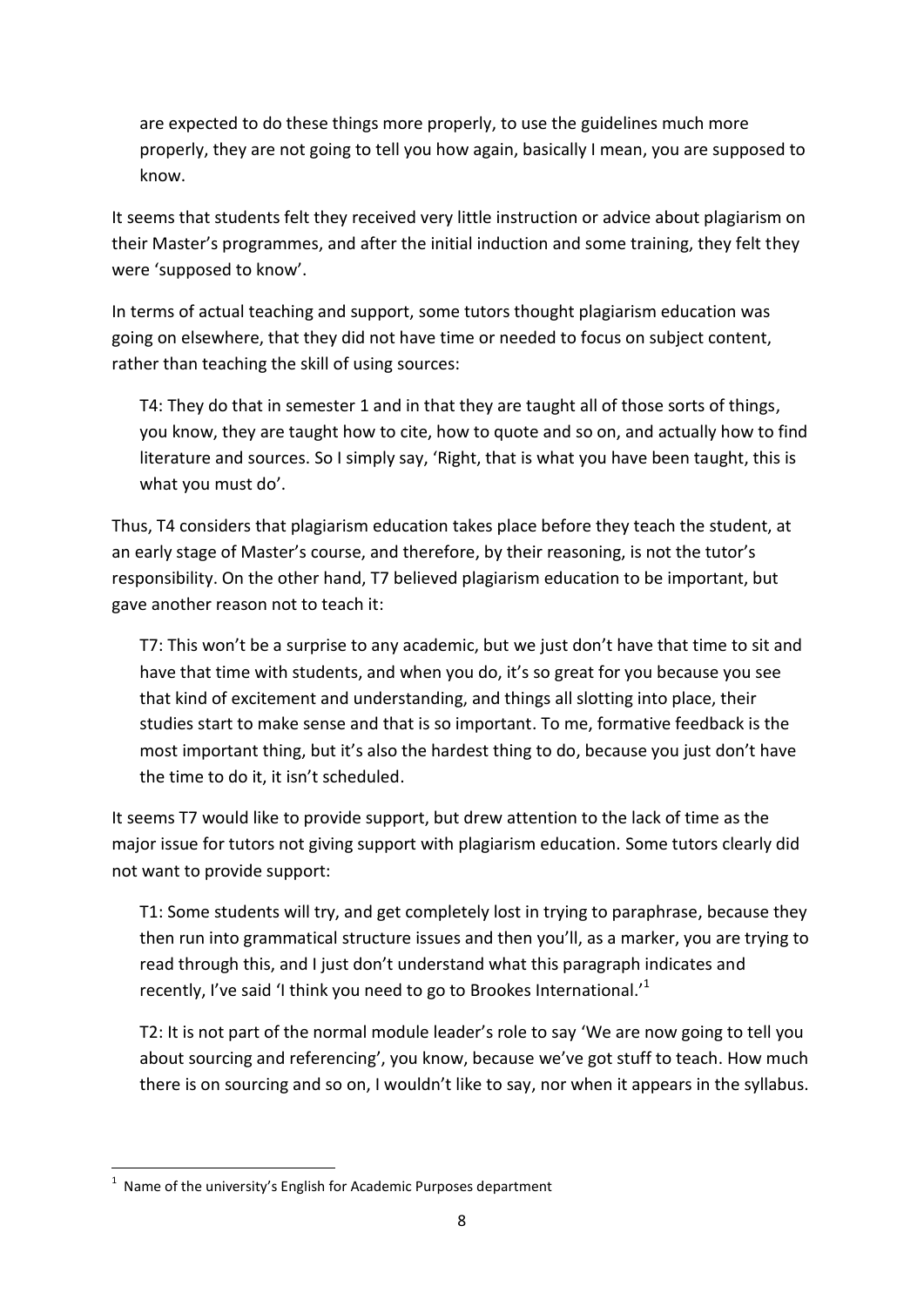These comments seem to show that tutors felt it was not their responsibility to provide plagiarism education, and that the problem could be sent to another, more appropriate department. Jude Carroll commented on the tendency for content tutors to direct students elsewhere:

I think that that it's very easy to ghettoise plagiarism as an issue, so it's very easy to send it to student support, it's very easy to send it to English language support people, it's very easy to send it to first year any sort of study skills type, god forbid type of people. It's very easy to ghettoise it and there's a very strong temptation amongst academics, who are just bombarded, to say 'Could I just send this student away to be fixed, and when this student is (what I used to call) 'oven ready', send them back to me and then I'll teach them'. That attitude has not gone away, it really hasn't. The 'oven ready' student is every academic's dream.

Jude Carroll's argument is that due to time pressure and heavy workloads, many academics would like the teaching of plagiarism education to take place elsewhere.

Students reported worries and concerns about plagiarism, especially with their final Master's dissertations. Some of these concerns show gaps in their knowledge of how to use sources and lack of confidence in their strategies.

S1: When I [write], I try to change every word I use, make sure it's different from the other authors' work and maybe sometimes I will ask my tutor to check it with their system, if it is possible.

In this extract, S1 explains the extent of their laborious safety strategy to avoid plagiarism by changing every word of source text, and even recounts that they also asked their tutor to make a check, presumably through Turnitin, before submission. S3 also looked for tutor support:

S3: I try to make all my sources which I arrange more [logically] but sometimes I still confused about where I can say my idea and where I should just use other people's words. I try to contact with my supervisor and want to have some support from him.

S3's main concern here is about where to use their own words and ideas, and where to use those from sources. It seems unexpected that at the dissertation writing stage, the student still had quite basic questions about using sources. Similarly, S7 had doubts about source use:

S7: About Master's dissertation - I'm quite worry about it because most of the source is from the internet and I'm not sure if it's the right opinion, if it's the academic opinion or not.

S7 was concerned about whether their source use was acceptable because they got the majority of their sources from the internet. It is worth noticing that the student seemed to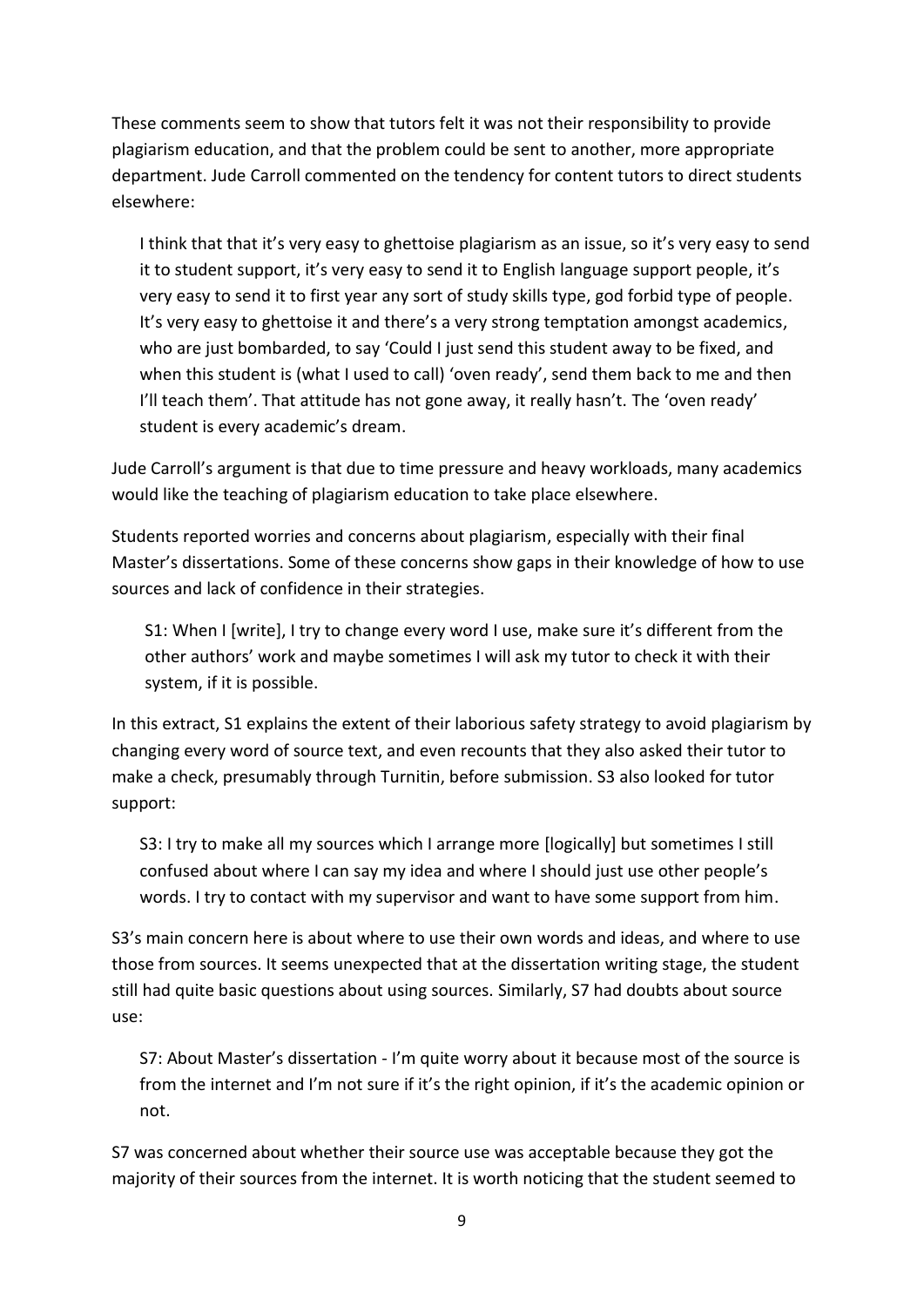have a limited understanding of how to engage with source use, as they were looking for 'the right opinion'. S2 voiced even stronger concerns:

S2: I've got a question, is it really so strict, in the uni, this problem about plagiarism? I mean not the very obvious plagiarism, just copy or just take another dissertation, another work as your own. I mean like if you just copied something, a paragraph, then you didn't give the citation or something, if you did that, then you will fail, is the question I've got. So I'm worried about that, that's why I'm asking myself, different tutors, they have different opinions, so maybe this tutor, he will say 'That's fine' if you do it, and another tutor say, 'You can't do that'. The first year, I mean, I was studying here, I was very cautious about this problem, but now this year, nobody mention about this problem in all my assignments. So that's why, I ask myself that question, if they don't mind, or they just didn't mention, or they didn't find I've got some problem, I don't know. I want some feedback so that would make me know I shouldn't do that, or I can't do it, but now, I'm lost, like.

This very powerful account from S2 reflects quite an extreme level of anxiety and hopelessness, as they said 'I'm lost'. It also highlights the need for greater availability of support from tutors about avoiding plagiarism. Surprisingly then, the tutor participants indicated that they readily supported students:

T5: We say 'If you've got any doubts about what you are doing and how you do it, please come and talk to us as the research methods module leaders', and people do.

T6: You have to be really ready to support them. And they won't come to you for support either, so you have to be on the ball and aware and trying to diagnose problems. There are cultural issues at stake here, going to the tutor, there's a kind of admission of failure.

These indications of support available from tutors do not seem to match the student perceptions of support.

### **4. Perceptions of a connection between international students and plagiarism**

Several tutor participants commented on their perceptions of a connection between international students and plagiarism:

T2: All the most serious examples of plagiarism that I personally have come across have been from international students.

T4: With an overseas student, well not all of them, but almost all of them, you would spot plagiarism in their initial work a mile off, because it is grammatically correct and this is kamikaze on their part quite honestly.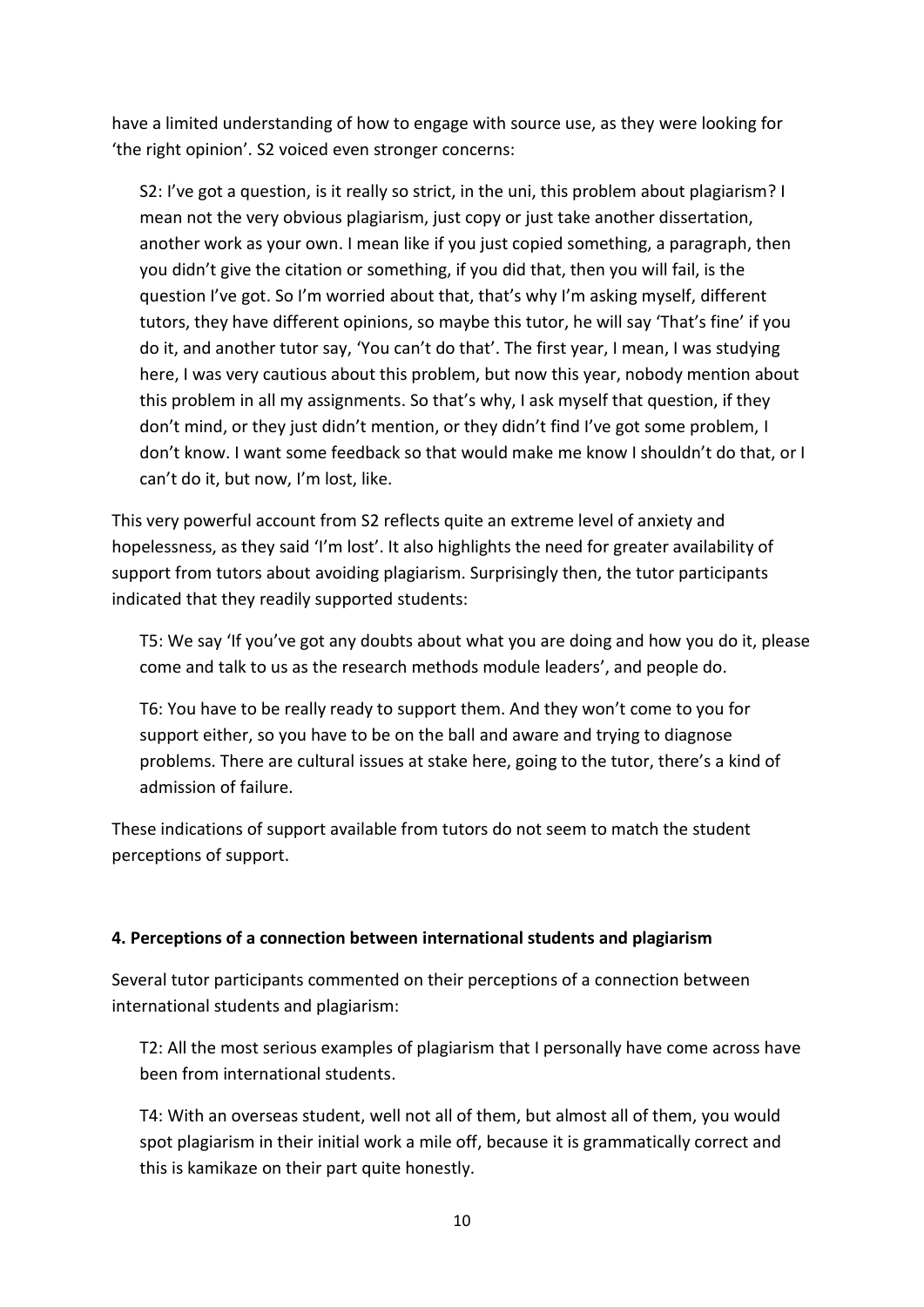T5: It would be more with our international students, cases of plagiarism which are referred.

These perceptions indicate that tutors thought they could easily notice plagiarism in international students' work, and furthermore the tutors thought international students are more likely to plagiarise. Tutors gave some reasons for finding more plagiarism among international students:

T1: They have not been through the UK higher education system and there are mixed abilities in terms of independent research and inquiry. Typically students from South East Asia, Africa, they are used to the tutor being able to provide the answers.

T5: More due to the ignorance rather than the deliberate cheating.

T6: It is the background of whatever institution they have come from. 'Copying, well, no one ever told me about that, referencing, what are you talking about?' And I think that's probably quite a strong reason.

In these comments, it can be seen that these tutors thought international students plagiarised because they came from a different educational culture and lacked knowledge about their current one. It is useful here to consider Diane Pecorari's report of her study of the responses of tutors in Sweden to international students and plagiarism:

If their Swedish students would have been in the US, they are the international students, here it is the international students, not the Swedish students who are perceived to be the problem, and that makes me suspect that there is something 'them and us' about this. You know, it can't be the fact that only the international students, ie non-native English speakers have a greater proclivity to plagiarise, the Swedish students would be in the same boat as the German exchange students coming to Sweden.

Diane Pecorari's sense that there is a 'them and us' relationship between the international students and the academic environment they are in, seems highly significant. It suggests that the mere fact that students are originally from a different educational environment to their current one seems to mark them out as potential plagiarists, and influences the perception of tutors towards them.

### **Discussion**

The main issues that emerge from these findings are outlined below.

# **1. Different perceptions of plagiarism definition**

Firstly, this study has shown a considerable difference between the perceptions of students and tutors related to the university's plagiarism definition. The lack of consistency and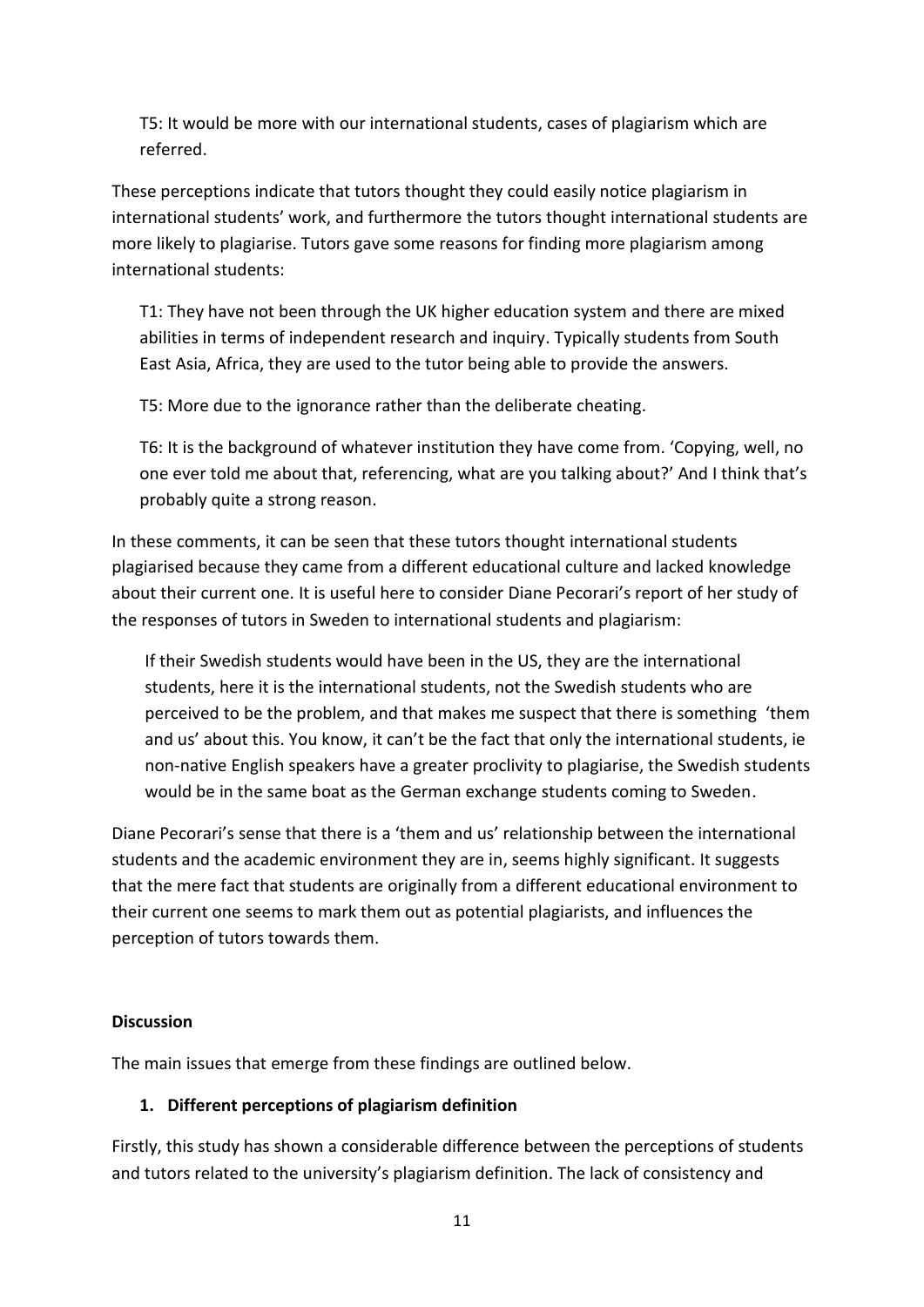consensus about what constitutes plagiarism has been established in research (Price, 2009). The results from this study provide some evidence to suggest that plagiarism definitions are also unclear to students. Research has been carried out to examine university plagiarism definitions in a study by Pecorari (2001) which found a number of anomalies and difficulties in interpretation. Pecorari also found that international students, who had a very different understanding of what is permissible with the re-use of source text, would need more than a brief definition of plagiarism to grasp what it means. Her research into the definitions of plagiarism used by a large number of universities indicated that although they were largely similar, many lacked clarification about whether plagiarism consisted of an intention to deceive, which was a concern of some of the tutors in this study. Pecorari (2001: 236) argues that this is important for international students: 'Since plagiarism by international students is believed often to be unintentional, whether institutions accept unintentional plagiarism is an important question'.

# **2. Different perceptions of teaching and learning**

This study also found a gulf between tutors and students in relation to their perceptions of teaching and learning within plagiarism education. Blum (2009) demonstrated that in the current digital age, there is a wide gap between the expectations and perceptions of tutors and students in relation to use of sources. Tutors educated prior to the internet age may see citation rules very clearly, but current students, who are engaging in multiple text use, may not see these rules as clearly. She says 'contemporary students are swimming in a sea of texts' (2009: 4) and this may blur their concept of attributing words and ideas clearly to authors. Similarly, Belcher (2006) found that the instant availability of internet sources might make students pay less attention to citing conventions.

Furthermore, the study shows that students continued to have concerns about plagiarism and did not feel sufficiently supported. Some tutors felt they gave enough support, while others said they did not have enough time or thought it was not their role. These findings build on those in a study by Hall and Sung (2009) which indicated the lack of support for international postgraduate students in terms of academic literacy.

### **3. Connection between international students and plagiarism**

The perception among academics that international students are closely linked to plagiarism has been established in many studies (for example, Bennett, 2005). The accuracy of this perception is open to debate. However, it is important to recognise the needs of international students so that they can avoid this automatic link to plagiarism. As Ryan (2005: 99) argues: 'Many international students can find themselves being punished for behaviour that was previously rewarded. In such cases, it's important to take an educative approach to plagiarism…rather than a punitive one'. Unfortunately it seems that universities are still more likely to respond with punishment rather than education (Pecorari, 2001) but this may be gradually changing.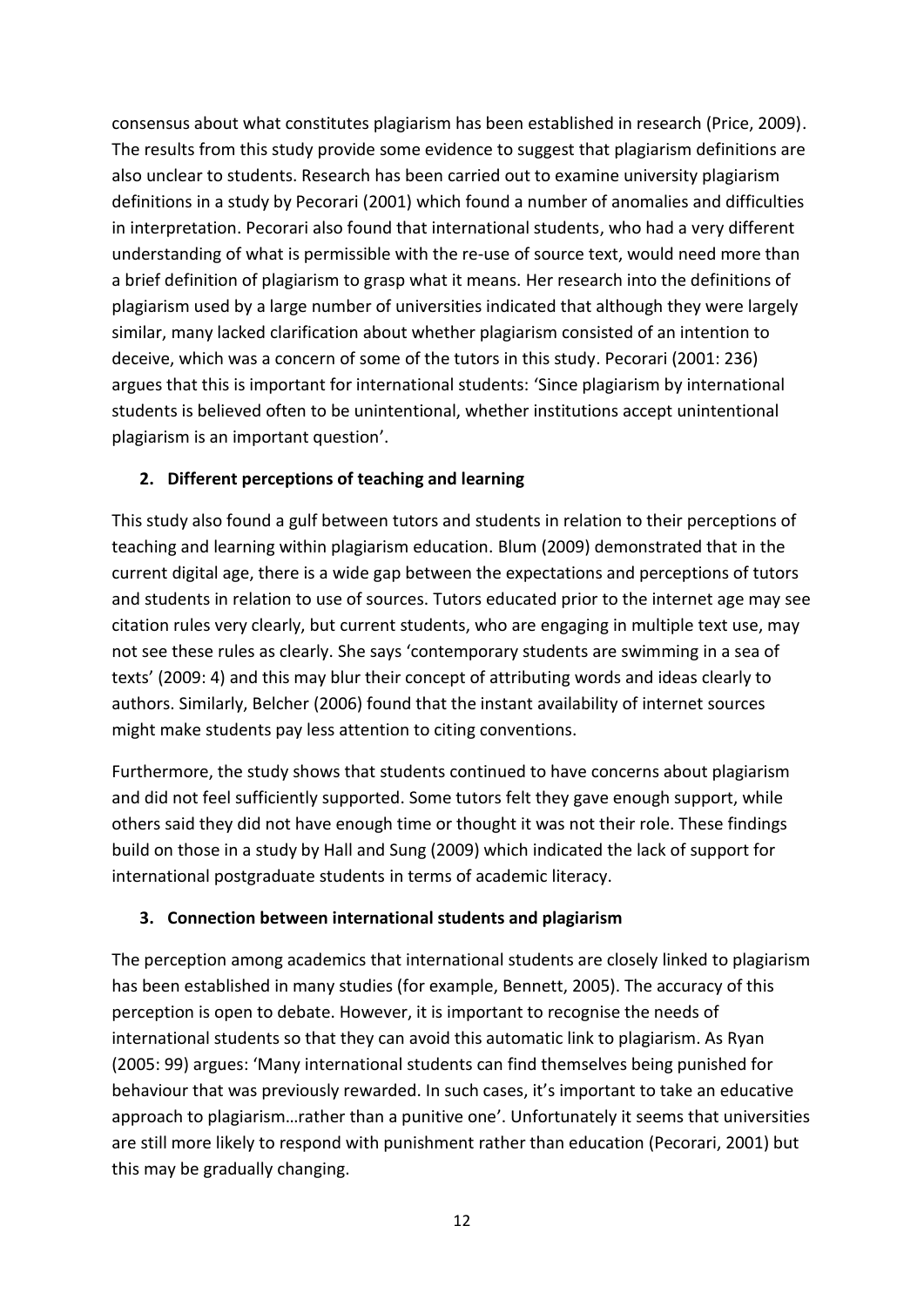### **Conclusion**

This study has shown some of the current issues in plagiarism education through the perceptions of international students, postgraduate tutors, and plagiarism education experts. It has indicated a gap between students and tutors in terms of their understanding of the university plagiarism definition, and in terms of their experiences of learning and teaching within plagiarism education. It has also shown some issues in relation to tutor requirements of students' source use, and connections made by tutors between international students and plagiarism. Thus, the study calls for more attention to student views and to the student experience of plagiarism education throughout the whole learning process.

As a case study, this investigation is limited to a small number of participants within one university, and is therefore small-scale. However, the inclusion of both student and tutor participants gives greater weight to the study, and the views of key experts broaden the debate. Further research into experiences of plagiarism education at other universities using a greater number of participants, perhaps of more diverse nationalities and disciplines, could build on this study.

### **References**

Belcher, D. (2006). Cyberdiscourse, evolving notions of authorship, and the teaching of writing. In M. Hewings (Ed.), *Academic writing in context* (pp.140-149). London: Continuum.

Bennett, R. (2005). Factors associated with student plagiarism in a post-1992 university. *Assessment and Evaluation in Higher Education* 30(2), 137-162.

Blum, S. (2009). *My word! Plagiarism and College Culture*. New York: Cornell University Press.

Braine, G. (2002). Academic literacy and the non-native speaker graduate student*. Journal of English for Academic Purposes*, 1, 59-68

Bull, J., Coughlin, E., Collins, C. and Sharp, D. (2001). *Technical review of plagiarism detection software report*. [Online] Joint Information Systems Committee, 1-36. Available at [http://www.jisc.ac.uk/uploaded\\_documents/luton.pdf](http://www.jisc.ac.uk/uploaded_documents/luton.pdf) Retrieved 14/11/10.

Carroll, J. (2007). A *Handbook for Deterring Plagiarism in Higher Education*. 2<sup>nd</sup> Ed. Oxford: Oxford Centre for Staff and learning Development

Eodice, M. (2008). Man bites dog: the public, the press and plagiarism. In R.M. Howard and A.E. Robillard, *Pluralizing plagiarism: identities, contexts, pedagogies* (pp.92-100). Portsmouth, NH: Boynton/Cook.